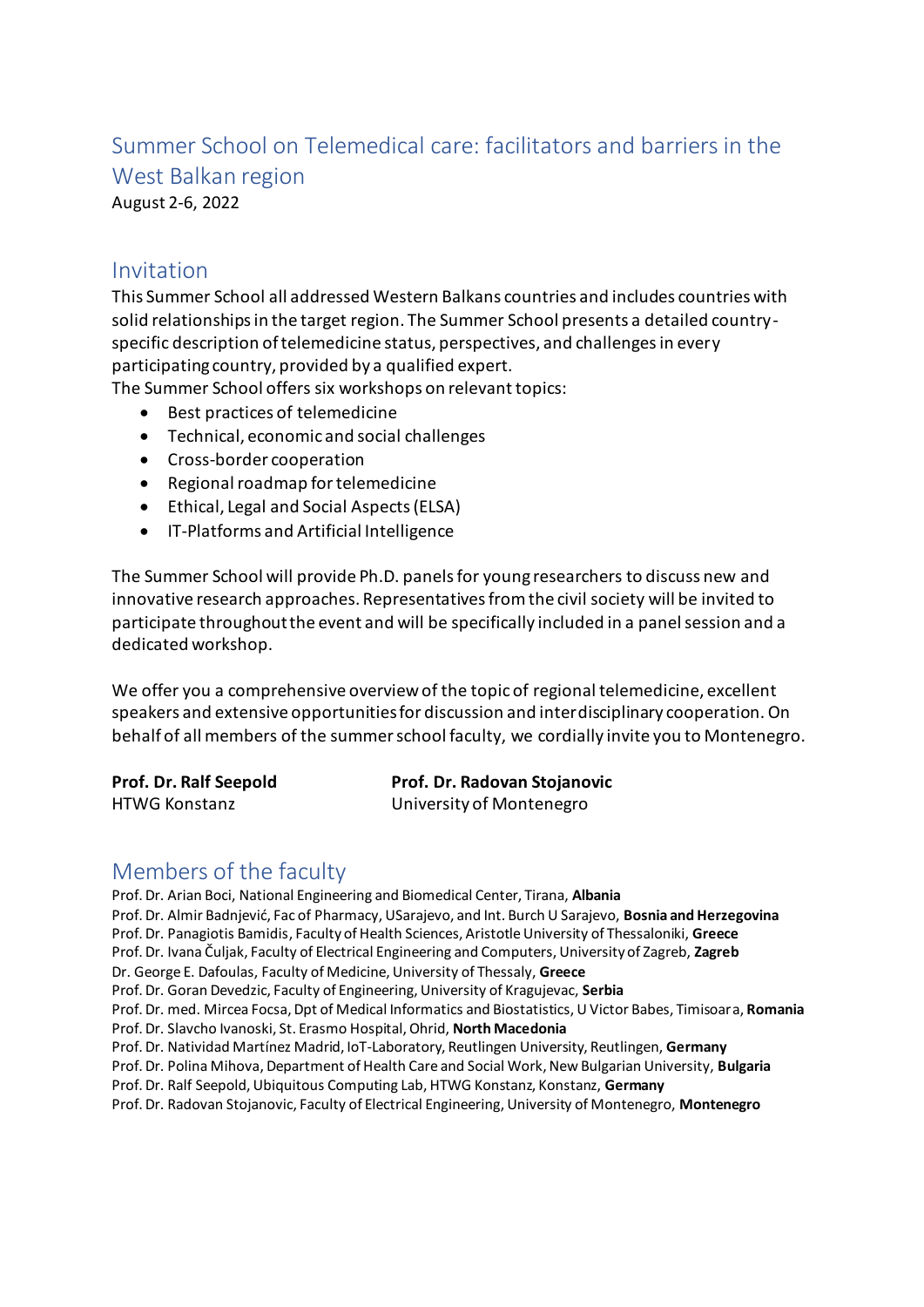|       |               | <b>Summer School</b>        |                               |                               |                                          |           |           |
|-------|---------------|-----------------------------|-------------------------------|-------------------------------|------------------------------------------|-----------|-----------|
|       | Time Monday   | Tuesday                     | Wednesday                     | Thursday                      | Friday                                   | Saturday  | Sunday    |
|       | $01-Au$ g     | $02-Au$ g                   | $03-Au$ g                     | 04-Aug                        | $05-Au$ g                                | $06-Au$ g | $07-Aug$  |
| 08:15 |               | <b>Welcome and Openning</b> |                               |                               |                                          |           | Departure |
| 08:25 |               | R. Seepold/R. Stojanovic    |                               |                               |                                          |           |           |
| 08:30 |               | <b>Albania</b>              | <b>Workshop I</b>             | <b>Bosnia and Herzegovina</b> | <b>Workshop IV</b>                       | Excursion |           |
| 09:30 |               | A. Boci                     | <b>Best Practises</b>         |                               | <b>Best Practises</b>                    |           |           |
|       |               |                             |                               | A. Badnjević                  |                                          |           |           |
| 09:45 |               | Kosovo                      |                               | Montenegro                    |                                          |           |           |
| 10:45 |               | A. Boci                     | A. Boci                       | R. Stojanovic                 | A. Badnjević/R. Stojanovic               |           |           |
|       |               | <b>Break</b>                |                               |                               |                                          |           |           |
| 11:00 |               | <b>North</b>                | <b>Workshop II</b>            | Croatia                       | <b>Workshop V</b>                        |           |           |
|       |               | Macedonia                   | <b>Challenges: Technical,</b> |                               | <b>Ethical, Legal and Social Aspects</b> |           |           |
|       |               |                             | economic, social              |                               |                                          |           |           |
| 12:00 |               | S.Ivanoski                  |                               | I. Čuljak                     |                                          |           |           |
| 12:15 |               | Greece                      |                               | <b>Serbia</b>                 | <b>Panel Civil Society</b>               |           |           |
| 13:15 |               | P.Bamidis/G. Dafoulas       | Ivanoski, Bamidis, Dafoulas   | G. Devedzic                   | R. Stojanovic                            |           |           |
| 13:15 |               | Lunch                       |                               |                               |                                          |           |           |
| 14:30 |               |                             |                               |                               |                                          |           |           |
| 14:45 |               | <b>Bulgaria</b>             | <b>Workshop III</b>           | <b>Germany</b>                | <b>Workshop IV</b>                       |           |           |
| 15:45 |               | P. Mihova                   | <b>Cross-border</b>           |                               | <b>Best Practises</b>                    |           |           |
|       |               |                             | cooperation                   | N. Martínez                   |                                          |           |           |
|       | 16:00 Arrival | Romania                     |                               | <b>Telemedicine Roadmap</b>   |                                          |           |           |
| 17:00 |               | M. Fosca                    | P. Mihova/M. Fosca            | R. Seepold/R. Stojanovic      | I. Čuljak/G. Devedzic                    |           |           |
|       |               | <b>Break</b>                |                               |                               |                                          |           |           |
| 17:15 |               | PhD Panel (I)               | <b>Panel discussion</b>       | <b>PhD Panel (II)</b>         | <b>Closing session</b>                   |           |           |
| 18:15 |               | R. Seepold                  | Workshop moderators           | R. Seepold                    | R. Seepold/R. Stojanovic                 |           |           |

# Program schedule at a glance

#### Goals of the summer school

- Establish a network for telemedicine and strengthen cross-border cooperation
- Support scientific and academic excellence
- Roadmap planning
- $\bullet$  Publications to the public

#### Learning Outcomes

Any participant

- will learn about the telemedical care status
- knows the about examples from different countries
- is able to formulate the facilitators and barriers
- can draw conclusions and compare the state-of-the-art
- learns about the future roadmap

#### Students obtaining 3 ECTS points

For the participation in the Summer School, each student will receive

- a certificate of participation
- a supplement (containing the final program and all presented slides
- a certificate of presentation (in case of participation in a PhD panel)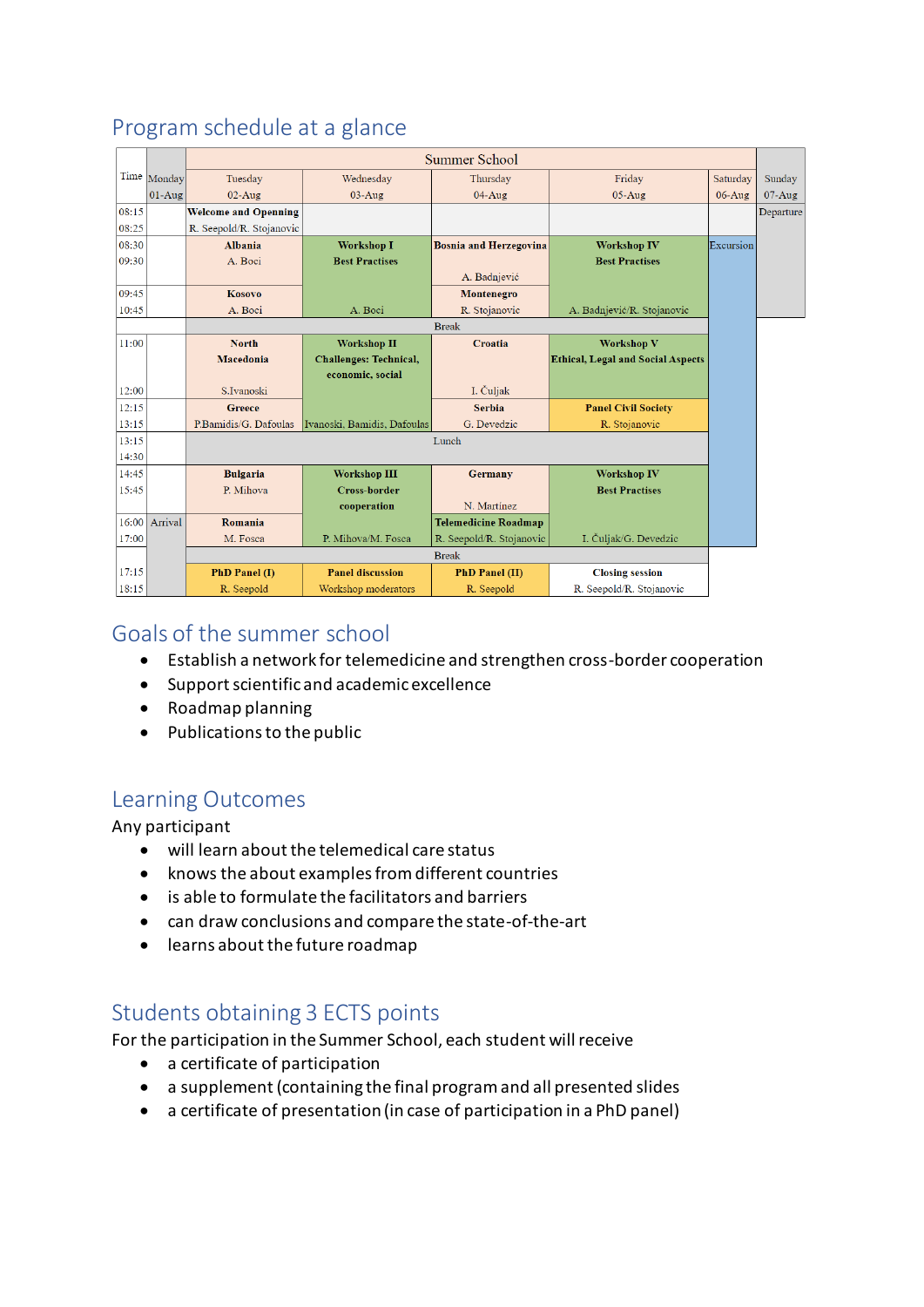### Involving students and young scientists in the measures

The concept of this Summer School consists of the repetition of a two-day skeleton: with classical lectures to impart knowledge, followed by workshops conducted by the same experts. Students and young scientists thus acquire first-hand knowledge and can deepen this in the working groups of the workshops and, of course, contribute their ideas.

We want to emphasize the PhD-Panels and motivate young scientists to contribute with their ideas and topics (please upload your proposal during the registration process).

### Involvement of civil society actors in the target region

The Summer School relies on a broad participation of the core countries and does not put a one-sided focus on only one country. Therefore, numerous civil society representatives are invited to participate via a technical contribution or by contribution to the working groups.

## Applying for a scholarship / grant

DAAD is supporting the Summer School with a **limited number of scholarships**. You (as a contributor or participant) might be eligible to receive a DAAD scholarship; it is covering your expenses (travel, accommodation or meals) according to DAAD rules.

# In order to apply, we would need the following informationfor

- Name
- Full residence address
- E-mail
- Affiliation
- Status (student, Ph.D., professor, etc.)
- $\bullet$  Short CV (1 page)
- Motivation letter (max. 1 page) or recommendation letter
- Optional: Contribution to a PhD-Panel (presentation topic)
- Please go to the Registration page

All funding is based on the guidelines of DAAD; it is personal and non-transferable. There is no legal entitlement to a scholarship. If you have any questions, please contact us in good time.

**Eligibel core countries**: Albania, Bosnia and Herzegovina, Kosovo, Croatia, Northern Macedonia, Montenegro. And **further countries**: Bulgaria, Greece, Romania, Slovenia, Turkey, Hungary, Serbia

**Deadline for complete application**: June 15th, 2022.

**Application link**[: https://www.medical-summerschool.de/registration/](https://www.medical-summerschool.de/registration/)

Applications submitted later may not be considered. All applications will be reviewed and evaluated.

#### Registration

The registration for students will close on June 15th, 2022.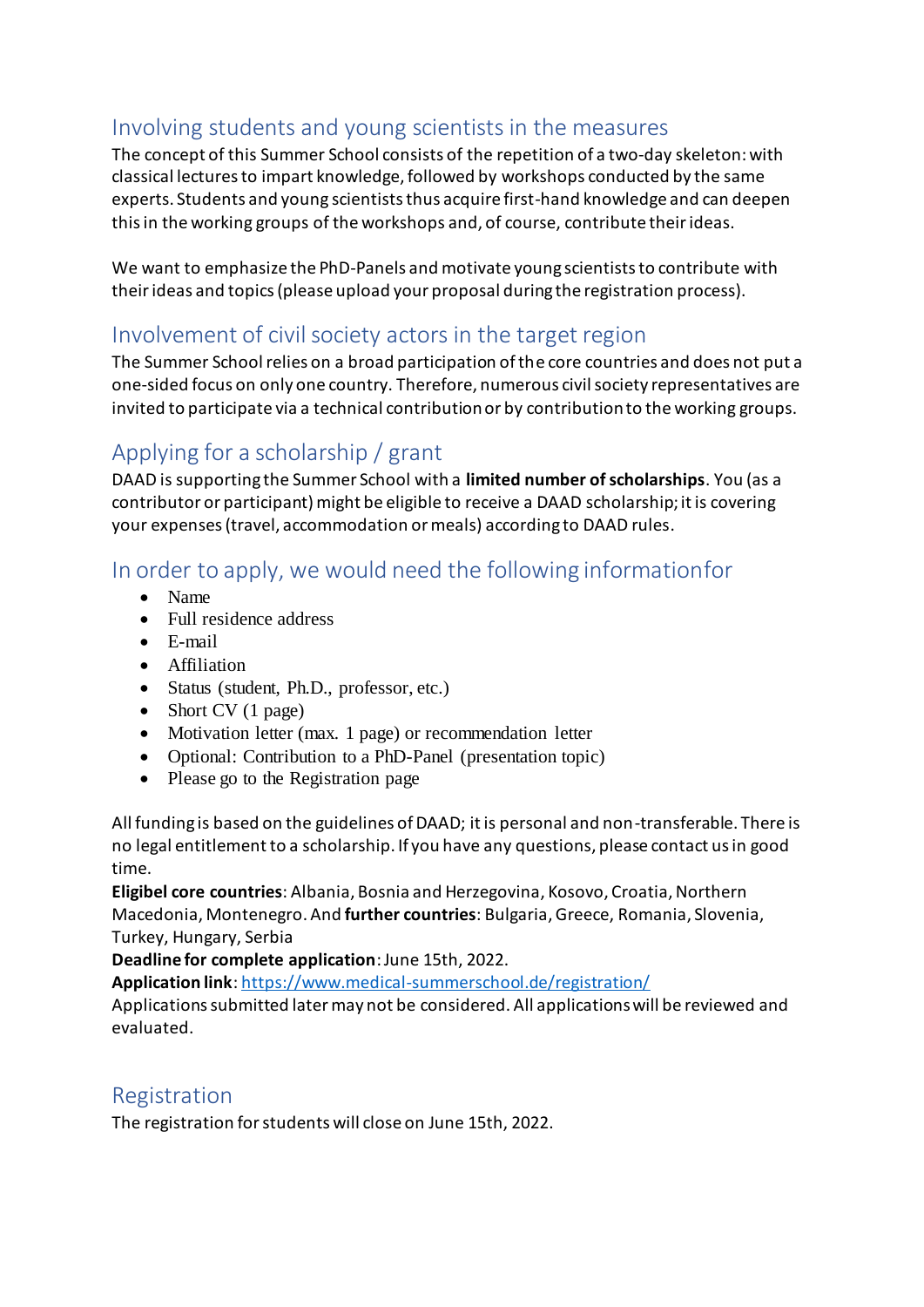#### Venue

**Location**: City of Budva (Будва), Montenegro **Date**: August 2-6, 2022, (recommended: arrival on August 1 and departure on August 7) **Venue**: Slovenska Plaza

**Accommodation**: Recommended for the stay the Hotel Slovenska Plaza. The hotel is perfectly in the budget of DAAD and provides everything that we need. There are many other possibilities. Recommended Hotel:

- For reservation accommodation in Hotel Budva (\*\*\*\*\*) e-mail: sales@hotelbudva.me mob: +382 (0) 69 184 058 contact: Ivanović Mića CODE DAAD Summer School
- Hotel Slovenska Plaza (\*\*\* / \*\*\*\*): Tel.: + 382 (0) 33 40 24 56 E-mail: br.sales@budvanskarivijera.co.me contact: Jelica Slavković Uljarević CODE DAAD Summer School
- SLOVENSKA PLAŽA 3\*: - HB, ½, 48€, per person/per day - HB, 1/1, 76,80€, per person/per day
- $\bullet$  SLOVENSKA PLAŽA 4\*: - HB, ½, 56€, per person/per day
	- HB, 1/1. 89,60€ per person/per day

For students, the Hotel BIP is recommend for even lower rates and good quality. CODE DAAD Summer School

Since we are in the high season, please decide and book your hotel **asap!**

All hotel arrangements need to be done **directly by you**. The hotel may ask you (according to their rules) for pre-payment etc. also cancellation policies are depending on hotel rules. In general, the amount of blocked rooms and the duration of the offer is decided by the hotels. The hotels will process the reservations on a first-come-first-serve policy.

**Travel instructions**: Travel instructions: Budva is very well accessible by plane. The Podgorica Airport is about 65 km from Budva, and it receives regular flights from Vienna, Paris, Rome, Zürich, Frankfurt, Warsaw, Ljubljana, Belgrade, and Instanbul. Tivat Airport (about 20km from Budva) and Dubrovnik Airport (65km from Budva) are very frequent vacation and charter flight destinations during the spring and summertime.

General Chair and Organizer Prof. Dr. Ralf Seepold, HTWG Konstanz